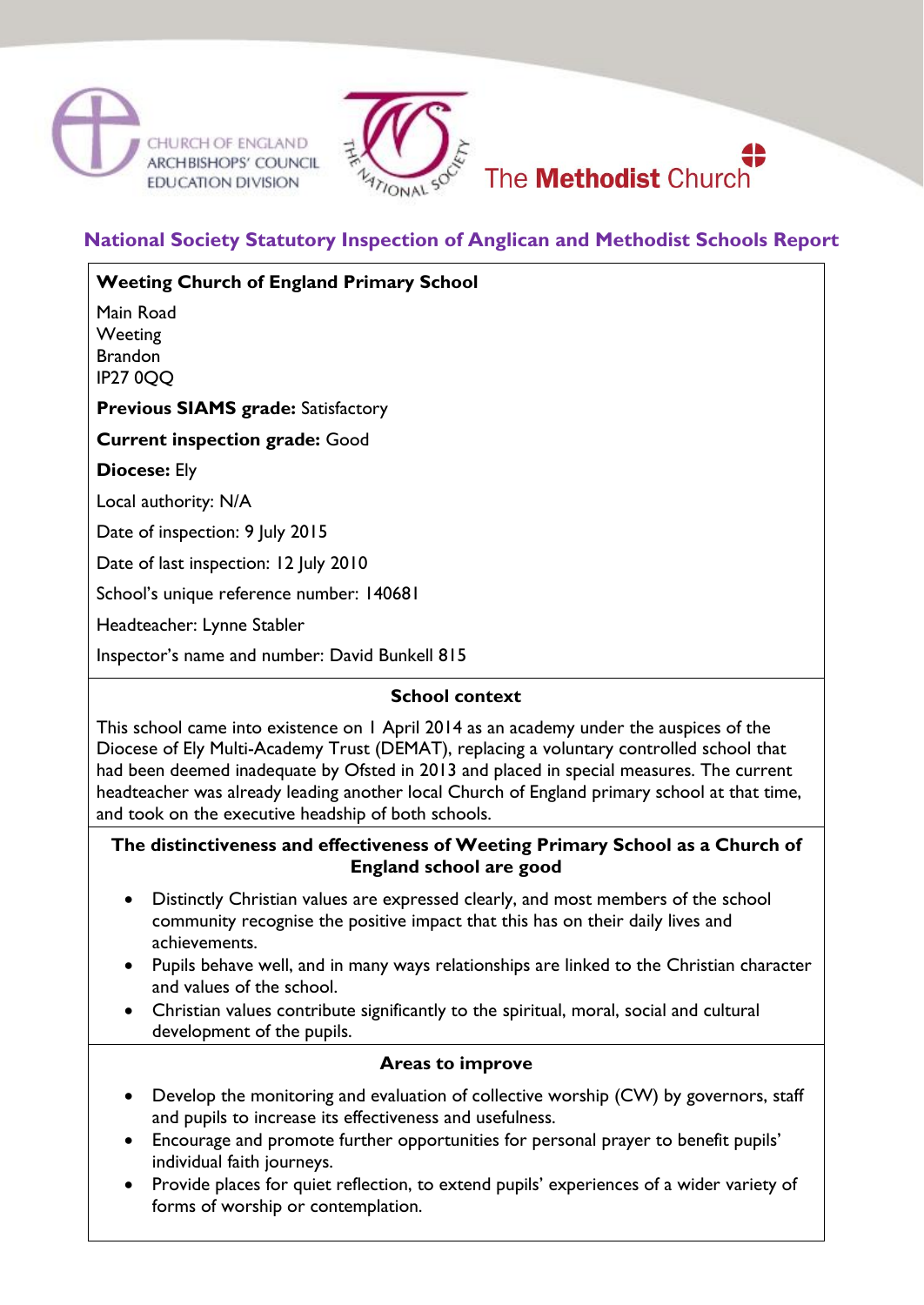## **The school, through its distinctive Christian character, is good at meeting the needs of all learners**

Pupils have benefitted from the re-establishment of Christian values in the school throughout the last year, and invariably said how much the school had improved now that most people are far more caring. This has enabled pupils to make much faster progress and consequently increase their academic achievement. Levels of attendance are improving, and Christian values guide approaches to any unacceptable or persistent absence. All pupils are enabled to achieve, regardless of their background or ability, and pupils very new to the school were able to express how welcome they had felt, and how quickly they were able to play a full part in the school community. Pupils' spiritual, moral, social and cultural development (SMSC) is aided by a new curriculum based on Christian values and promoted by all adults. In particular, agape and koinonia have been chosen as core values. Although pupils found these words difficult to pronounce, they were able to explain what they meant, and how their spiritual development had been enhanced, regardless of whether they had Christian faith, or other or no beliefs. Most pupils behave well and have constructive relationships with each other and adults, and take responsibility for encouraging their peers to have the same attitude, for example by reminding others that running is not allowed in the amphitheatre. They also said that pupils have better care for the environment, and gave as an example the fact that nobody now treads on the flowers. Pupils understand that Christianity is a worldwide faith and respect the diversity of other world religions, although are sometimes confused regarding the names or practices of other faiths. Religious Education (RE) lessons are enjoyed, and pupils said how this had not always been the case. One pupil said that RE lessons had made him think more widely about world issues, and that it is now a favourite subject.

# **The impact of collective worship on the school community is good**

All teaching staff lead the daily collective worship (CW) sessions, and pupils said that it is an important part of the day. Pupils were seen to pay careful attention throughout and were calm and patient when issues such as a faulty music stand and a problem with a computer caused interruptions. Virtually all pupils raised hands to volunteer to assist by lighting and extinguishing the candle along with saying opening and closing prayers. CW is distinctly Christian, including worship songs or hymns, and directly linked to a Christian value, currently the courage to persevere with faith. In discussion, pupils could relate improvements in behaviour around the school to reflection on topics that had been covered in CW. Pupils understood that the green cloth on the worship table indicates the season in the Anglican liturgical year, and that different colours are used at other times. In addition to the prayers said in CW, each class says a prayer either before lunch or at the end of the day. At the instigation of pupils, a prayer box has recently been acquired, and contains a number of prayers written by pupils, some of which are used in CW. In speaking to pupils, there was some confusion about where the prayer box is kept, or what its purpose is. Personal prayer is not so well established as corporate prayer, and currently there are no specific indoor or outdoor places for quiet reflection. Pupils were able to explain the importance of Jesus Christ in CW, as part of the Trinitarian nature of God as Father, Son and Holy Spirit, referring to recent CW for Pentecost. Local clergy help with the planning of CW, and one session each week is taken by the curate. Pupils were highly appreciative of his work. CW takes place sometimes in the church, but its small size limits its use, as only half the school can fit in. Pupils recalled poignantly a Christmas service that had started at the village pub, and symbolically, as there was no room at the inn, had then transferred in procession to the church. Some informal monitoring by governors, staff and pupils of the effectiveness of CW takes place, but is as yet insufficiently structured to have measurable impact.